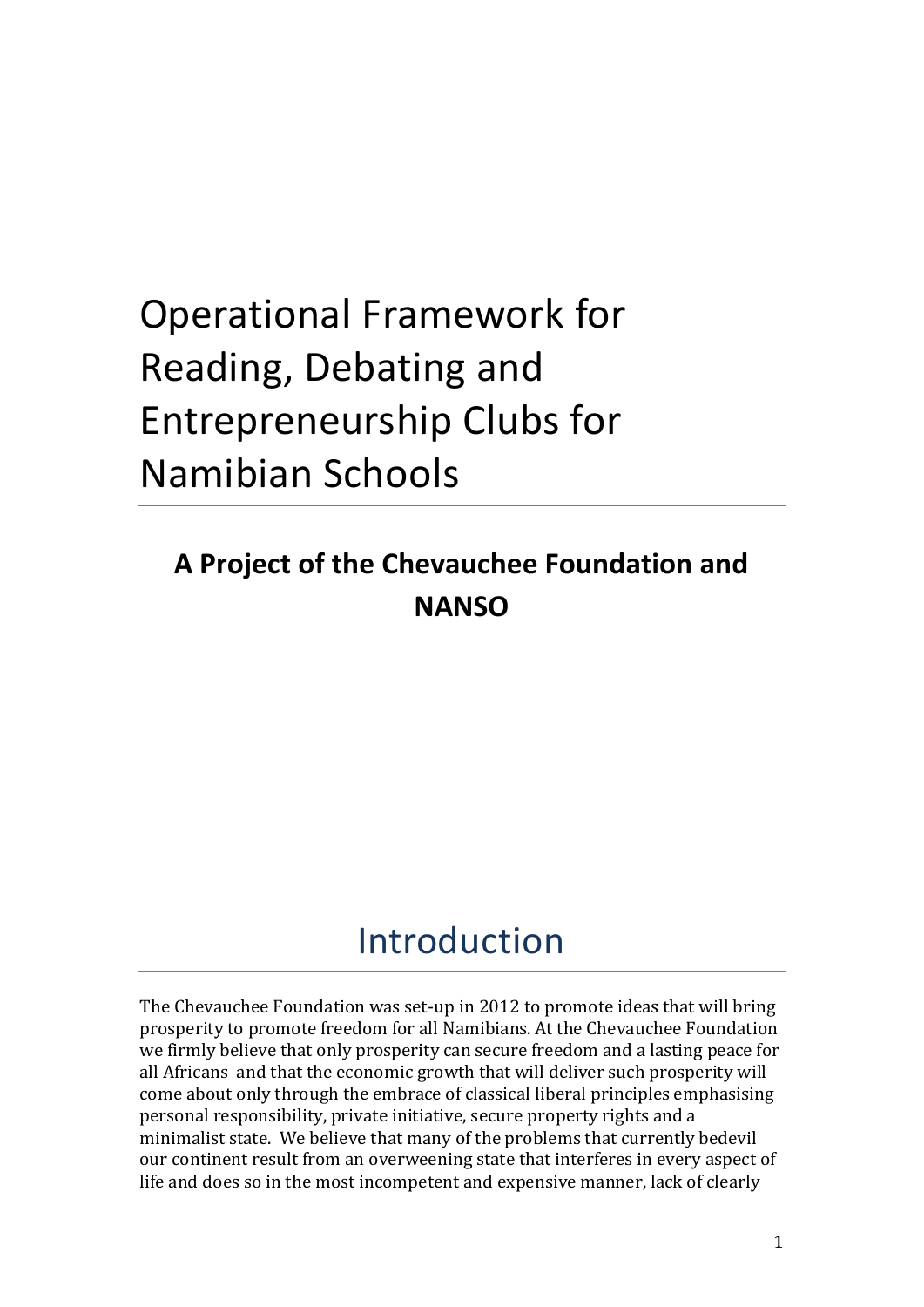defined and secure property rights and a poor view of the individual and his capacity for wealth creation.

Through the work of our founders across Africa, we've come to the conclusion that corruption, nepotism, cronyism and tribalism will remain endemic in Africa for as long as the state continues to dominate the economic life of its citizens. In Namibia for example, the state employs around 60% of the workforce that is not employed in agriculture and controls an equal portion of the economy. The government has interests in everything from mining, agriculture, transportation (rail, air and land), tourism etc. The state also controls access to land for majority of Namibians residing in communal areas who do not have title to the land they occupy and who are constantly at the mercy of Communal Land Board officials and traditional authorities. The government's focus on redistribution of wealth to alleviate the imbalances caused by apartheid means that for the foreseeable future the state will continue to intervene in all aspects of the people's economic life. This is a situation which if it is not addressed soon will lead to tensions between different ethnic groups as all will compete to capture state power and with it the spoils that such power can bring.

For as long as there has been a Namibian State, starting with the Imperial German colony in 1880 through to the apartheid South African administration and the current post independence government, we have been a people who have used state power as a way of changing or ordering our society. This has produced genocide, racial discrimination and in the post independence era seccessionist uprisings and ethnic tension.

Obviously the time has come for us to try something else and with your help we hope to help raise a new generation of Namibians through sustained and thorough education and sensitization campaigns! Our project, aims to introduce high school students across Namibia to ideas and ways of thinking that encourage a different understanding of the proper duties of the state as well as respect for individual rights including property rights. We hope to do this by providing reading materials to students an mentorship to help them see the opportunities for applying their talents in solving some of the problems affecting their communities.

For Namibia and indeed Africa to prosper and enjoy peace, we need limited and modest government with richer and more secure citizens! This can be achieved by embracing the principles espoused by Smith, Hayek and others. You could help us dissimenate these powerful ideas to the next generation of Namibians and thereby help us secure a future for our country!

#### **Background**

The Chevauchee Foundation is a foundation that promotes economic progress through creativity and entreprise. The foundation works primarily with young people in low income urban communities in Namibia to promote economic entreprise and wealth creation as the only way to secure lasting peace and prosperity for all Namibians. In conjunction with NANSO, we have resolved to launch a national reading, debating and entrepreneurship program at all Government high schools across Namibia.

The program shall focus particularly on schools in low income communities where access to reading materials and mentorship opportunities is rare. The purpose is to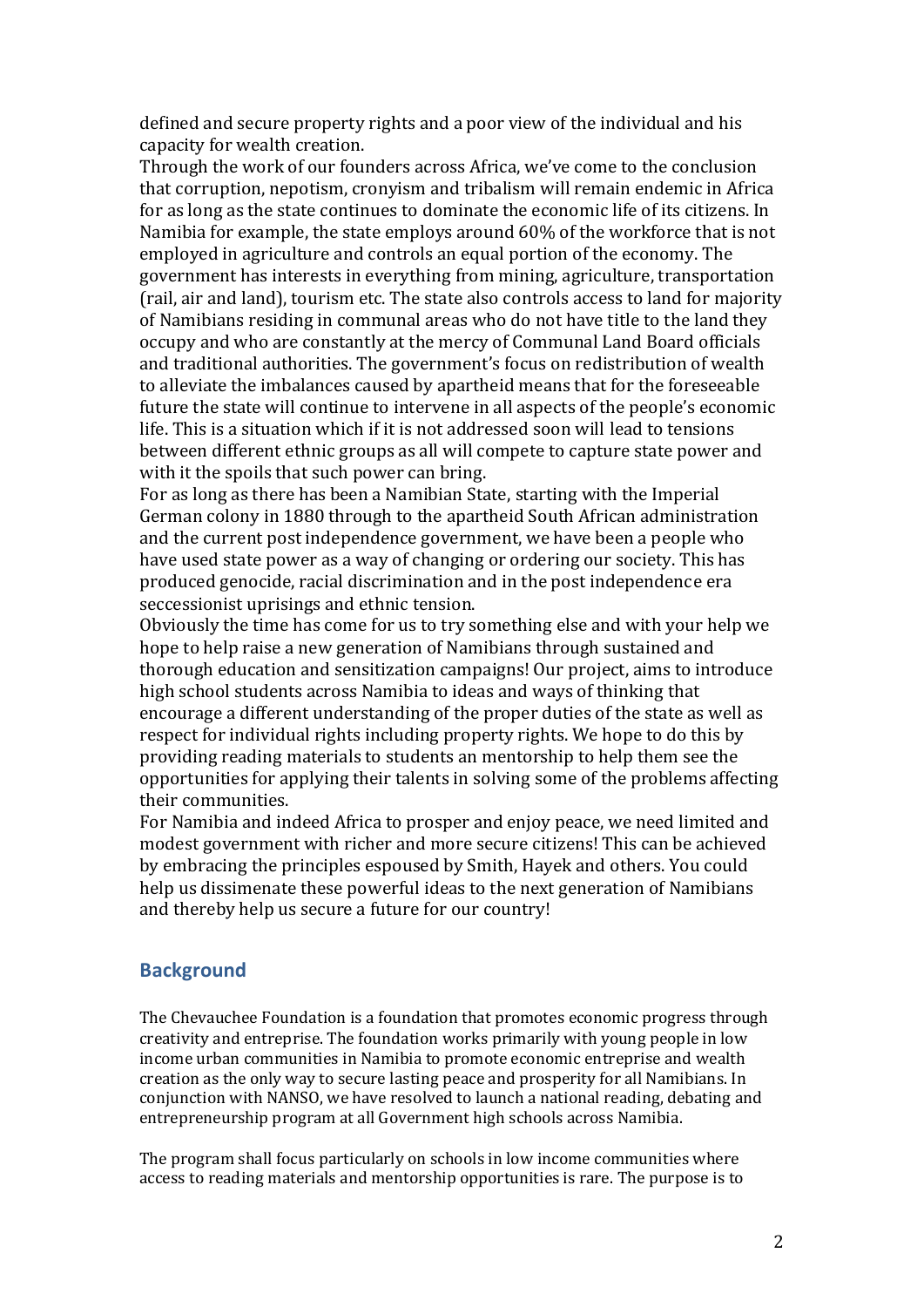provide students with an understanding of the role that freedom plays in the creation of prosperity, the skills to investigate the problems confronting them more thoroughly, offer viable business solutions to these problems and articulate their needs more confidently.

The program consists of three parts which are all geared toward providing participating students with the skills stated above. These three parts are:

- 1. Reading Clubs
- 2. Debating Societies
- 3. Entrepreneurship Workshop and Community Outreach

A reading club will be established at each high school and will consist of four reading groups per school. The reading clubs will follow a set curriculum established by the Chevauchee Foundation and NANSO. This curriculum will determine the type of reading materials that will be provided to each reading club. Core readings for the reading clubs will be drawn from the tradition that began the scientific study of prosperity but will also include a focus on poetry as well as philosophy and history.

Each reading club will also act as a debating society in order to facilitate a better grasp of the reading material as well as to allow for an exchange of views on the different interpretations of the reading materials.

We originally did not include the entrepreneurship workshop in our proposal but after consultation with NANSO grassroots student leaders we decided that one of the best ways to get the message of entrepreneurship, individual rights and responsibility aross is by organising entrepreneurship clubs alongside the reading program. The purpose of the entrepreneurship clubs is to encourage students to look at their environment critically and come up with innovative solutions to addressing these issues. We believe that such a program will entrench the enthusiasm and respect for private initiative which we are hoping to nurture through the reading and debating aspects of the program.

This operational framework or guideline is developed to foster a common understanding and agreement between NANSO and the Chevauchee Foundation on the process to be used in the implementation of the Reading, Debating and Entrepreneurship program for Namibian High Schools.

#### **Implementation Approach**

The implementation, management and coordination of the program will be performed jointly by NANSO and the Chevauchee Foundation. The success of this project will depend heavily on NANSO ability to manage and motivate its volunteer network which will be responsible for coordinating the activities of the clubs at the different schools through its structures. This is to ensure that as much of the money as possible that is made available by the Chevauchee Foundation and its partners will go toward the procurement of material and prizes as opposed to supporting a huge administration structure. The finances for the project will be controlled and supervised by the Chevauchee Foundation. Relying on NANSO's volunteer structure will thus allow us to reach more learners whilst spending less money overall.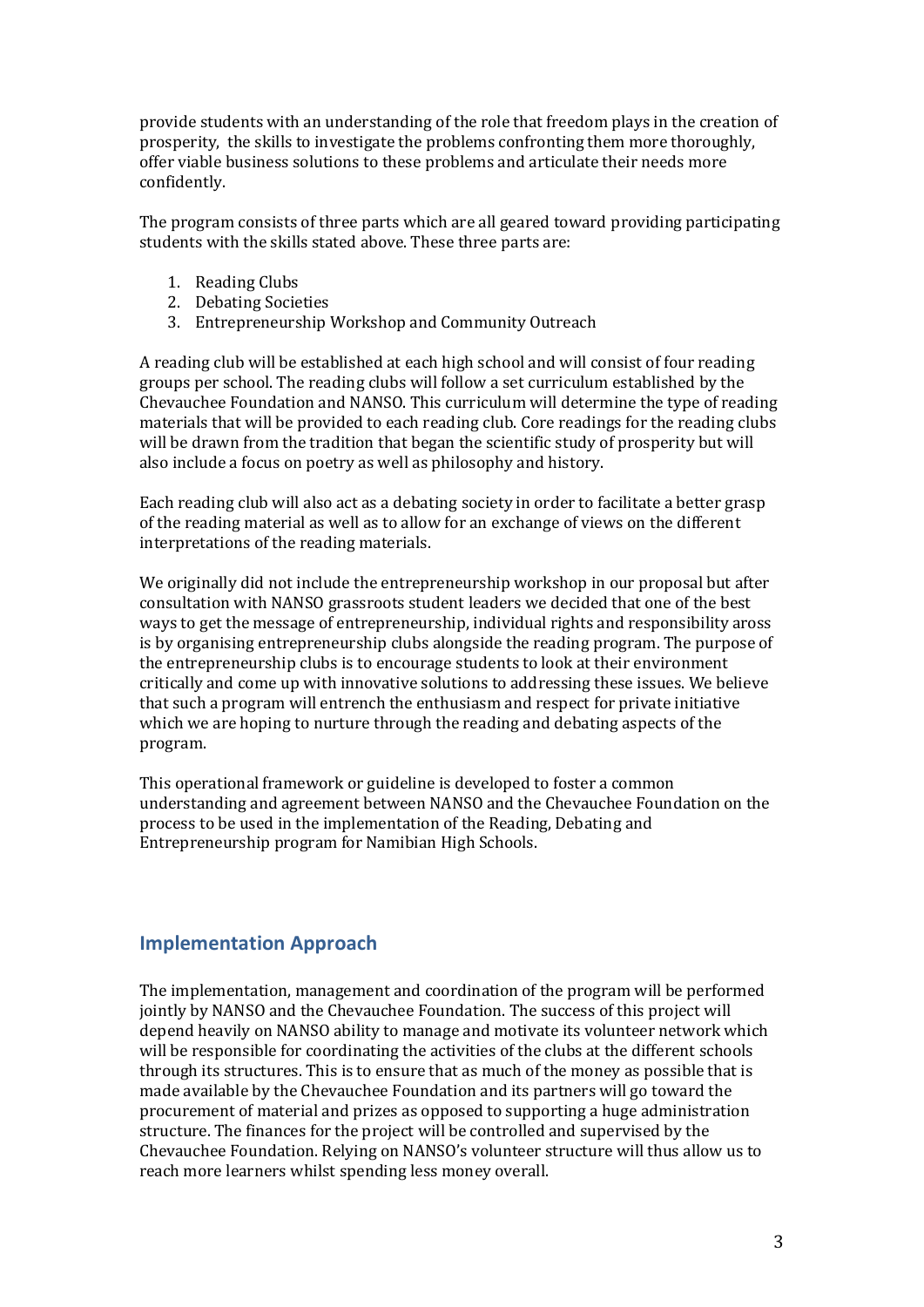We will initially start with 60 schools spread along the B1 road from Windhoek to Keetmanshoop in the south, from Windhoek to Oshakati in the north, the B2 to road from Okahandja to Walvis Bay as well as Gobabis in the east. Each school shall have one club containing no more than 16 members initially. We have selected to focus on the towns on these roads because of the easy availability of public transport which will be essential in carrying out the supervision, management and coordination functions in the cheapest possible way. We will expand to other towns once the project is more firmly established and funding is sufficient.

#### *Management and Operation of the Reading Club*

#### *Club Structure*

Each club shall be managed by the club members themselves and will be supervised by the NANSO branch secretary for the town. The club shall be managed according to the rules and principles laid down in the club charter. This charter will act as the contract binding the book club to NANSO and the Chevauchee Foundation. Any violation of the charter is therefore a violation of the contract between the club, the Chevauchee Foundation and NANSO and the charter can be revoked and all support to the club halted. To ensure that this is averted the club secretary will be required to enforce the rules laid down in the club charter and ensure that his/her club adheres to the principles contained therein.

Each club will consists of no more than 16 members and no less than 8 members. From these members will be elected a discussion leader, administrator and coordinator/organizer. The roles and duties of these functions are elaborated in more detail below:

- $\bullet$ Discussion Leader: The main duties of each group discussion leader is to facilitate discussion around the materials covered by the group. The discussion leader should summarize all discussions so as to allow club members to improve their understanding by perusing through previous discussions. The discussion leader is also expected to encourage members to read the materials provided to them.
- $\bullet$ Administrator: The duties of the club administrator are to ensure the effective functioning of the club through taking attendance of the various club meetings, account and keep track of the club's reading and other material and finally to ensure compliance of the club and its members with the principles laid out in the club charter agreed with NANSO and the Chevauchee Foundation.
- Coordinator: The primary duties of the club coordinator is to coordinate the club's participation in various activities such as debates, community outreach and so on. The coordinator will also be the liaison officer between the club and the NANSO volunteer supervising the clubs in the region.

#### *Meetings*

We would of course love for clubs to hold meetings every day but this may put an unnecessary strain on the members as they also have to perform other tasks such as studying and other extra curricular activities.

We expect each club to hold 2 meetings a month on any week day that is convenient for them.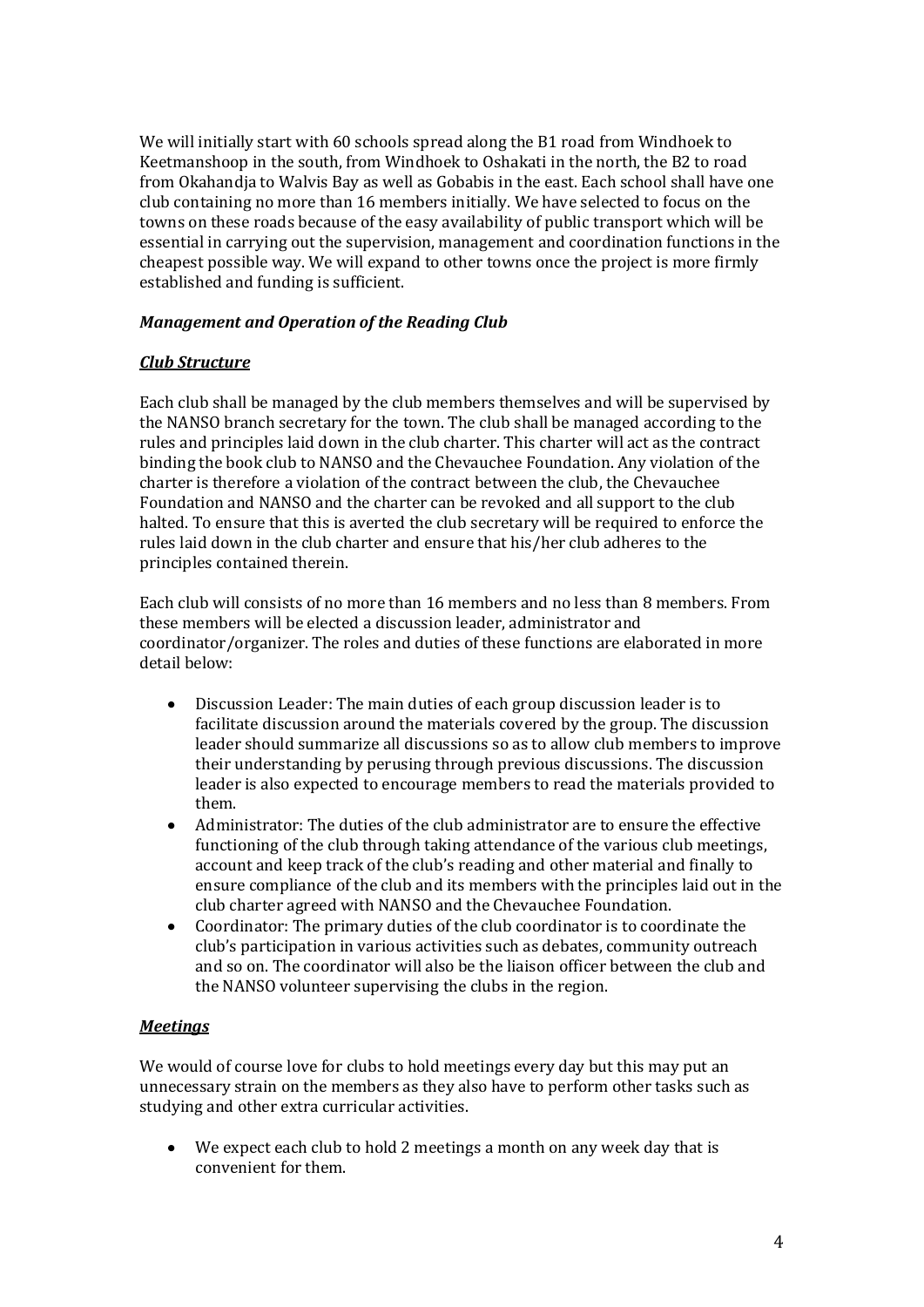- All club meetings shall be held at the school premises after school. This will ensure that those members who may not have transportation are able to attend the meetings whilst also allowing us to keep the costs of the program low by piggy backing on the existing infrastructure.
- Each club is to organise a community outreach event once every three months in coordination with other clubs in the area. This will be done in strict coordination with the NANSO volunteer for the area.

#### *Programs/Activities*

Though each club is free to create activities on its own for its members, we expect that the following activities will be included in each meeting session as part of the club's and NANSO's partnership with the Chevauchee Foundation.

- 1. Discussion
	- i) Discussion of reading materials provided by the Chevauchee Foundation
	- ii) Discussion of local issues related to unemployment, education, the individual and society and Namibian history and society.
- 2. Workshop
	- i) Discuss local issues, identify business (for profit or otherwise) opportunity to solve issues and prepare simple business plan to explore possibility of exploiting opportunity
	- ii) Basic business skills and personal finance training, Outreach to business local business leaders (speeches by local CEO's, question and answer etc)
- 3. Debating
	- i) Debates should be held every 3 months within the club and amongst clubs within the same region
- 4. Community Outreach
	- i) Sensitization and learning sessions with local residents

#### **Resource Requirements**

To implement this program to a reasonable level of success we will require some funding. Up until now all the funding for the activities undertaken by the Chevauchee Foundation have come from the Hengari and Tjirimuje families. This has limited the reach and scope of the program. This project cannot be implemented without some sort of investment by outside donors. The following table provides an indication and cost estimate for some of the resources for which additional funding is being sought.

| <b>Activity/Resource/Item</b> | <b>Details</b> | <b>Importance/Urgency</b> | Cost |
|-------------------------------|----------------|---------------------------|------|
|                               |                |                           |      |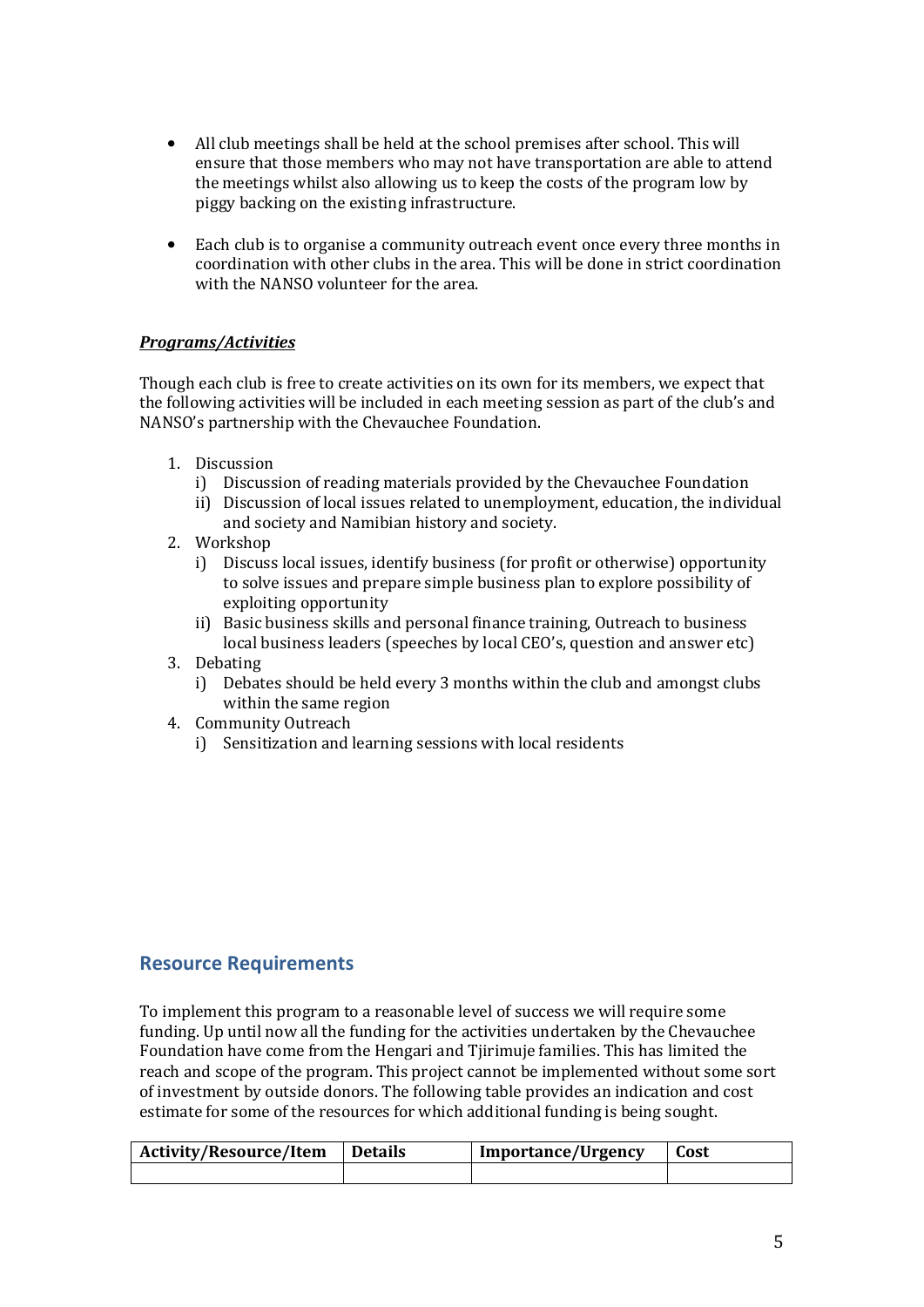| <b>Staff</b>                    |                                                                                                                                                                                                                          |                                                                                                                                                                                                                                                                                                                                                                                                                                                                                                  |                                                        |
|---------------------------------|--------------------------------------------------------------------------------------------------------------------------------------------------------------------------------------------------------------------------|--------------------------------------------------------------------------------------------------------------------------------------------------------------------------------------------------------------------------------------------------------------------------------------------------------------------------------------------------------------------------------------------------------------------------------------------------------------------------------------------------|--------------------------------------------------------|
| 1.1 Project Coordinator         | This is an<br>allowance to<br>allow the<br>foundation to<br>employ a<br>project<br>coordinator to<br>ensure the<br>smooth<br>running of the<br>project                                                                   | This is quite important<br>to ensure that the<br>project is carried out<br>effectively and that<br>resources and time are<br>not wasted.                                                                                                                                                                                                                                                                                                                                                         | USD 6000,00<br>per annum                               |
| 1.3 NANSO Volunteers            | NANSO has<br>allowed us the<br>use of their<br>regional<br>secretaries to<br>coordinate the<br>activities of the<br>different clubs<br>in the towns<br>we are<br>operating in.<br>We will use 7<br>volunteers in<br>all. | <b>Without NANSO</b><br>volunteers the reading<br>clubs will be adrift on<br>their own without any<br>guidance or<br>management. This may<br>be desirable later on but<br>it could spell disaster at<br>the beginning                                                                                                                                                                                                                                                                            | USD 7000,00<br>per annum<br>(for 10)<br>months effort) |
| <b>Prizes</b>                   |                                                                                                                                                                                                                          |                                                                                                                                                                                                                                                                                                                                                                                                                                                                                                  |                                                        |
| 2.1 Annual Debating Prize       | This is just a<br>motivational<br>tool really or<br>an incentive.                                                                                                                                                        | We intend to obtain<br>some of the funding for<br>this prize from local<br>newspapers but we are<br>not opposed to any<br>contribution. It need not<br>be money.                                                                                                                                                                                                                                                                                                                                 | <b>USD 900,00</b>                                      |
| 2.2 Best Business Plan<br>Prize | The prize here<br>is an<br>opportunity to<br>meet with a<br>popular<br>business<br>personality to<br>pitch your<br>idea. Again,<br>this is mainly a<br>motivational<br>tool.                                             | In the past we offered<br>internships and summer<br>work to students who<br>had taken a particular<br>interest in community<br>issues and this worked<br>well to generate interest<br>in sanitation and water.<br>We are sure that such a<br>prize will have the same<br>effect on encouraging<br>entreprenuerial youth<br>to come up with<br>possible solutions to the<br>problems they<br>encounter in their<br>community. Again, the<br>assistance here does not<br>need to be in the form of | USD 1800,00                                            |